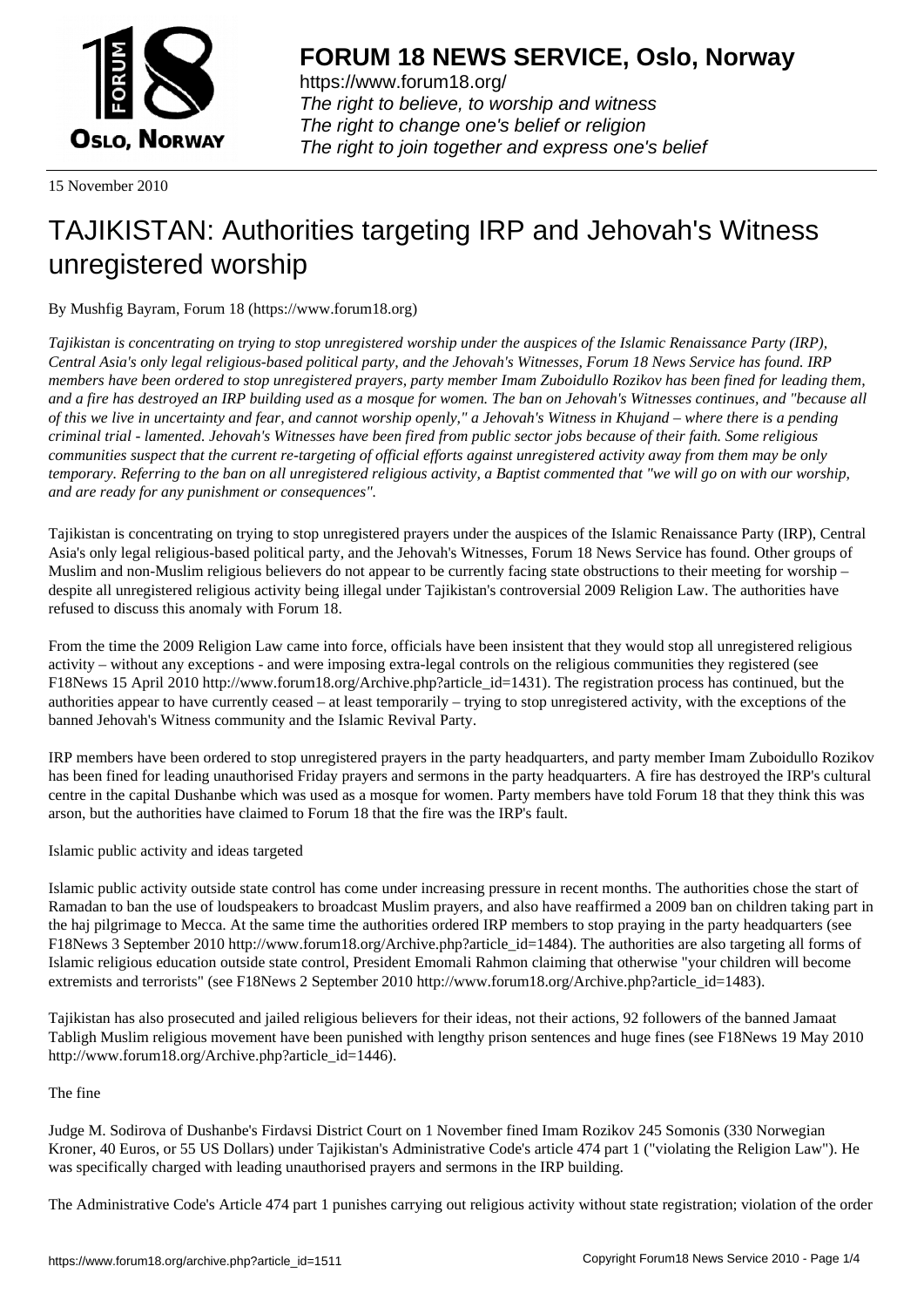holding prayers, religious rites, rituals and ceremonies in places not established by law. The Religion Law imposes numerous restrictions on freedom of religions or belief – breaking Tajikistan's human rights obligations – including severely restricting where Muslims can preach and worship (see F18News 19 June 2009 http://www.forum18.org/Archive.php?article\_id=1315).

Imam Rozikov said that he did not even want to hire a defence lawyer, and defended himself before the court. He told Forum 18 on 8 November that he told the court that "we have rights given by Tajikistan's Constitution to assemble for prayers" with their co-believers. "The Judge did not argue with me on this point but kept saying that I have violated the Religion Law," the Imam stated.

Telephones at Firdavsi District Prosecutor's Office went unanswered on 9 November. Judge Sodirova of the District Court on 9 November said that she has no time to explain her decision since she was going to a meeting. "Everything is written in the decision," she told Forum 18 before putting the phone down.

Mavlon Mukhtarov, Deputy Chair of the government's Religious Affairs Committee, which reports direct to President Rahmon, did not want to comment on the fine. "I just came back from Mecca," he told Forum 18 from Dushanbe on 9 November, "and I need to find out about the court case."

Imam Rozikov said that he is not going to appeal because "it is of no use, and I know that both the appeal court and Supreme Court will uphold the decision." He said that this was the view of defence lawyers with whom he had discussed the case. He said he was going to pay the fine since he has "no time or nerves to waste" in courts. He also said that to avoid a repeat punishment from the authorities, which "could be harsher", he will no longer lead the prayers. However other people will take turns to lead them.

## The raid

Ten days prior to the Imam Rozikov's trial on 22 October, Firdavsi District Prosecutor's Office, the police, and the Religious Affairs Committee raided the IRP's headquarters while party members were holding Friday prayers.

Imam Rozikov told Forum 18 that around 2,000 people were present. He said that the officials waited until the prayer was finished, and then "kept myself and some Party leaders and those who were selling religious books and disks for questioning" The imam said this took more than two hours, and that they were warned to stop holding prayers in the party building before being released.

Imam Rozikov said that sermons stick to Koran and Islamic tradition, and say nothing of a political nature.

Why?

Asked why the authorities were against IRP members praying in their party headquarters, Mukhtarov of the Religious Affairs Committee said that organised prayers "must be held in officially registered places." He then asked Forum 18, "Why don't they attend any mosque or cathedral mosque [the only mosques where the state allows sermons] for prayers?"

"We cannot leave our working place during the work hours on Fridays and go to other mosques, and also cannot tell others who join us for prayers to leave the building", Imam Rozikov replied to this comment on 9 November to Forum 18.

Asked why those who join the IRP for prayers do not go to Dushanbe mosques, the Imam said that: "They like our Friday sermons, and are not satisfied with what they hear in other mosques, where imams are unofficially appointed by the local executive authorities".

Mukhtarov of the Religious Affairs Committee refused to say what the further measures the authorities would take if IRP continued holding the prayers in the party headquarters. "They are educated people, and know the law," he replied.

The fire

Around 100 Muslim women used to meet to in the IRP's cultural centre, before it was burned down on 23 October. IRP officials told Forum 18 that they think this is linked to official pressure to stop the IRP holding Friday prayers.

Major-General Mahmadsait Karimov, Chief of Dushanbe City Fire Brigade, told Forum 18 on 11 November that the official investigation concluded that the fire was the result of "electric heaters left in the building unattended".

Shamsiddin Saidov, Chief of the Administration of the IRP, on 11 November told Forum 18 that he thought the fire was arson. "I see no technical reasons for the fire, because where the fire started there were no electric appliances or wiring," he stressed. "It is suspicious that the building was burnt down on 23 October, the day after the authorities raided Friday prayers on 22 October."

"We live in uncertainty and fear, and cannot worship openly"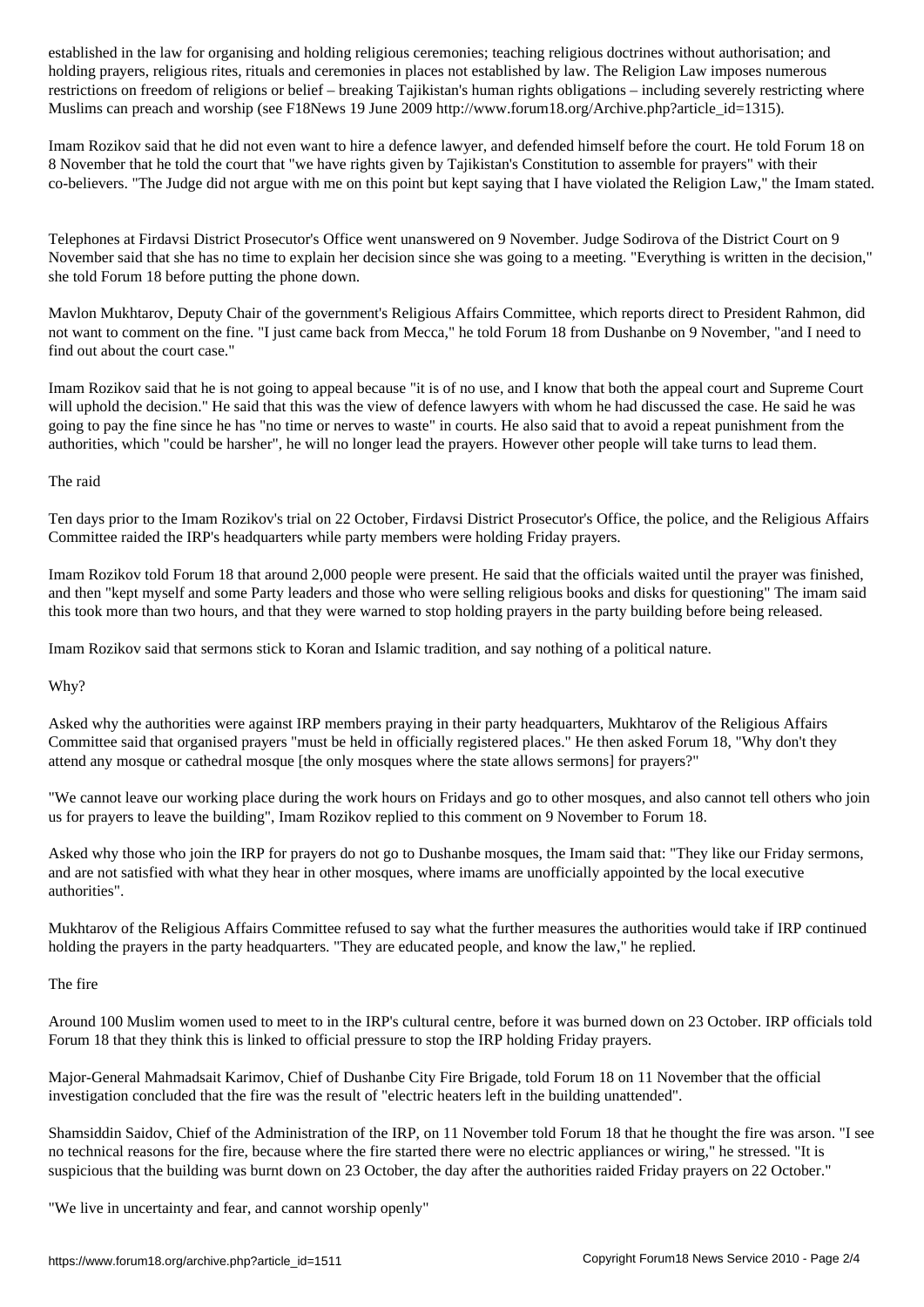The ban on Jehovah's Witnesses in Tajikistan continues, a Jehovah's Witness from the community told Forum 18 on 11 November. A criminal case opened against 17 Jehovah's Witnesses in Khujand is "hanging in the air", and the National Security Committee (NSC) secret police are "neither leading an investigation on it nor closing it down" (see F18News 28 September 2009 http://www.forum18.org/Archive.php?article\_id=1354).

"Because all of this we live in uncertainty and fear, and cannot worship openly," the Jehovah's Witness lamented. Because of the ban fellow believers in Khujand are trying to survive on private jobs. "Our believers are known in the society and they are not employed in the public sector," the Jehovah's Witness said. Recently a member of their community working for a state school left his job, under the pressure of law-enforcement agencies. The Jehovah's Witnesses do not want to discuss the details of this, due to fear of state reprisals.

Mukhtarov of the Religious Affairs Committee did not want to discuss anything to do with unregistered Muslim or non-Muslim religious activity on 15 November, asking Forum 18 to call back later. When Forum 18 called back, he repeatedly put the phone down.

Since being banned in October 2007 the Jehovah's Witnesses have faced raids and threats of prosecutions by the police and NSC secret police (see F18News 28 September 2009 http://www.forum18.org/Archive.php?article\_id=1354). Two Protestant communities in Dushanbe also had "temporary" bans imposed on them at that time. Abundant Life Christian Centre closed down after it was banned, while the other - Ehyo Church - was officially able to resume its activity in late 2008 (see F18News 20 January 2009 http://www.forum18.org/Archive.php?article\_id=1242).

Of all the former Soviet states and unrecognised entities, only Tajikistan and the breakaway republic of Abkhazia on the Black Sea have specifically banned the Jehovah's Witnesses (see F18News 7 April 2004 http://www.forum18.org/Archive.php?article\_id=308).

Ismaili mosques unregistered, but left alone

An Ismaili imam from the south-eastern Badakhshan Region, who asked not to be named for the fear of the authorities, told Forum 18 on 15 November that he had not heard of the authorities recently causing problems for unregistered activity in the Region's mosques. Badakhshan is a home to the majority of Tajikistan's of Ismaili Muslims, which is within Shia Islam. The authorities have "not raised the issue of registration or re-registration actively" in the region. "We have for instance two mosques in Khorugh [the regional capital], and they continue activity with no registration," he said.

Is re-targeting of official efforts temporary or permanent?

Some religious communities suspect that the current re-targeting of official efforts against unregistered activity away from them may be only temporary. A member of the capital Dushanbe's unregistered Baptist church told Forum 18 on 15 November that the ban on their church continues. The church belongs to the Council of Churches Baptists, which on principle refuses to seek state registration. It was banned for meeting for worship in a private home without state permission, in December 2009 (see F18News 2 December 2009 http://www.forum18.org/Archive.php?article\_id=1381). Attempts to overturn the banning order have failed.

"We continue our worship, and normal activity despite the ban," the Baptist told Forum 18. Referring to the ban on all unregistered religious activity, the Baptist commented that "we will go on with our worship, and are ready for any punishment or consequences".

One of Tajikistan's two Baptist Unions, who do not work together, has been told to dissolve voluntarily. The Baptist Union chaired by Alexandr Werwai has previously been told by the authorities that it will not be registered, as the Association of Evangelical Christians-Baptists headed by Igor Samiyev (see F18News 15 April 2010 http://www.forum18.org/Archive.php?article\_id=1431). However the Religious Affairs Committee is now saying that the Baptist Union should now dissolve voluntarily and re-register as a new Union, Werwai told Forum 18 on 12 November. "We have re-registered six churches, and need to register five other unregistered churches, which belong to our Union, and then we will go ahead with the registration of the Union itself," he said. "We have not had any problems with our unregistered churches so far," he said.

Tajikistan's only synagogue has not been registered due to a dispute over who owns the building. The Jewish community's former synagogue was bulldozed by the authorities without paying compensation – which was paid by President Rahmon's brother-in-law instead (see F18News 3 April 2009 http://www.forum18.org/Archive.php?article\_id=1279). "But we can continue our prayers in this building," Rabbi Mikhail Abdurakhmanov told Forum 18 on 15 November. (END)

More coverage of freedom of thought, conscience and belief in Tajikistan is at http://www.forum18.org/Archive.php?query=&religion=all&country=31.

For more background see Forum 18's Tajikistan religious freedom survey at http://www.forum18.org/Archive.php?article\_id=1553.

A compilation of Organisation for Security and Co-operation in Europe (OSCE) freedom of religion or belief commitments can be